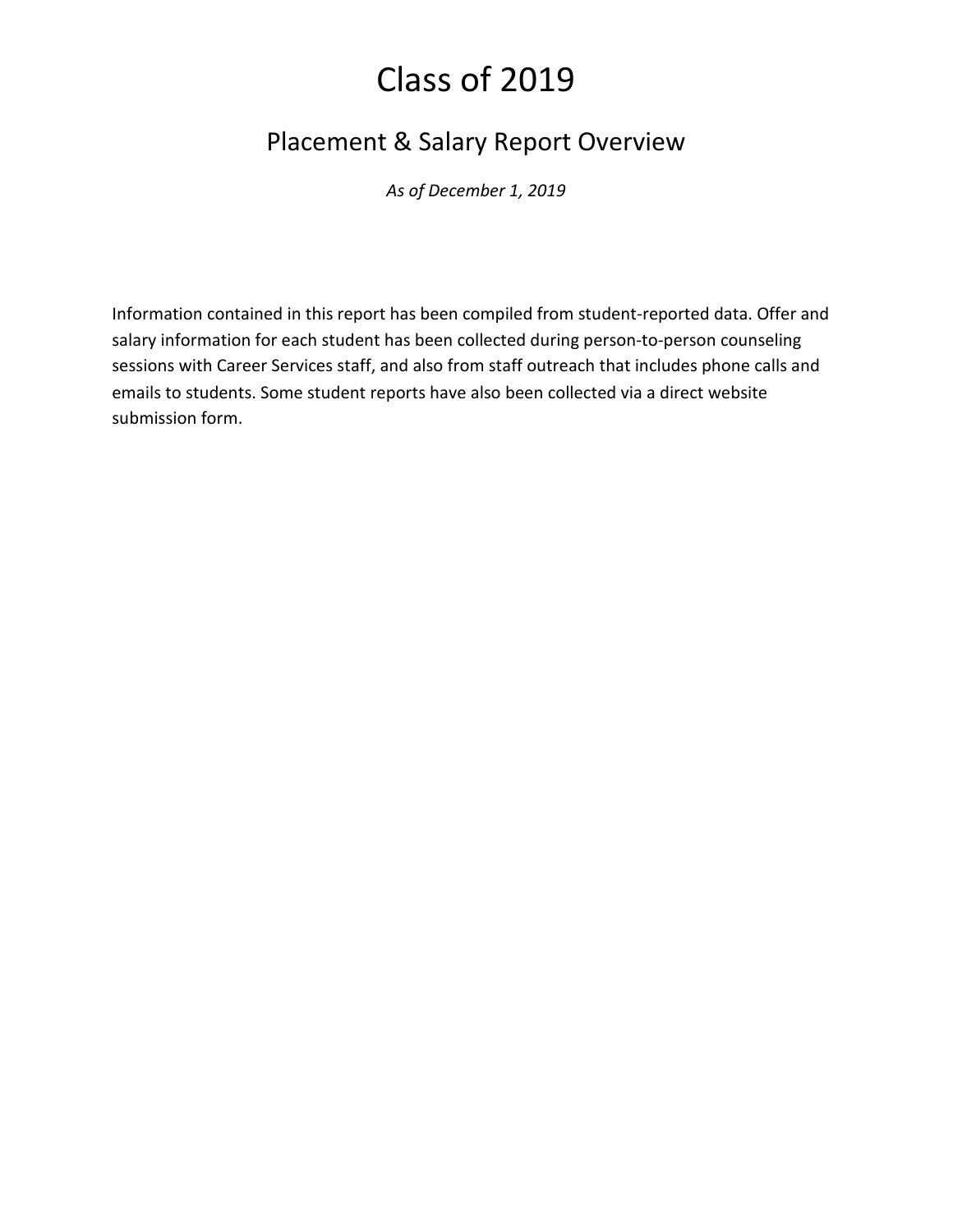# 2019 Placement & Salary Summary

**As of December 1, 2019 the overall placement for the 2019 graduating class is 98%.**

#### **As of November 30, 2018 the overall placement for the 2018 graduating class is 98%.**

This number includes students who have accepted offers for employment, those students who will be starting their own companies, those students with a military commitment and those who will be attending graduate school. It also includes those few who are not actively looking or who are still available.

| <b>Overall Placement Data</b> |     |
|-------------------------------|-----|
| <b>Total Graduates:</b>       | 487 |
| Employed:                     | 395 |
| <b>Attending Grad School:</b> | 75  |
| <b>Military Commitments:</b>  | 5   |
| Not Actively Looking:         | 2   |
| Still Available:              | 10  |
|                               |     |

# Overall Salary Data

| <b>Average Original Offer:</b> | \$71,327  |
|--------------------------------|-----------|
| <b>Average Accepted Offer:</b> | \$72,577  |
| High Offer:                    | \$130,000 |
| Low Offer:                     | \$38,000  |

**For a more in-depth look at placement and salary averages, please request a summary report for each major you would like to see.**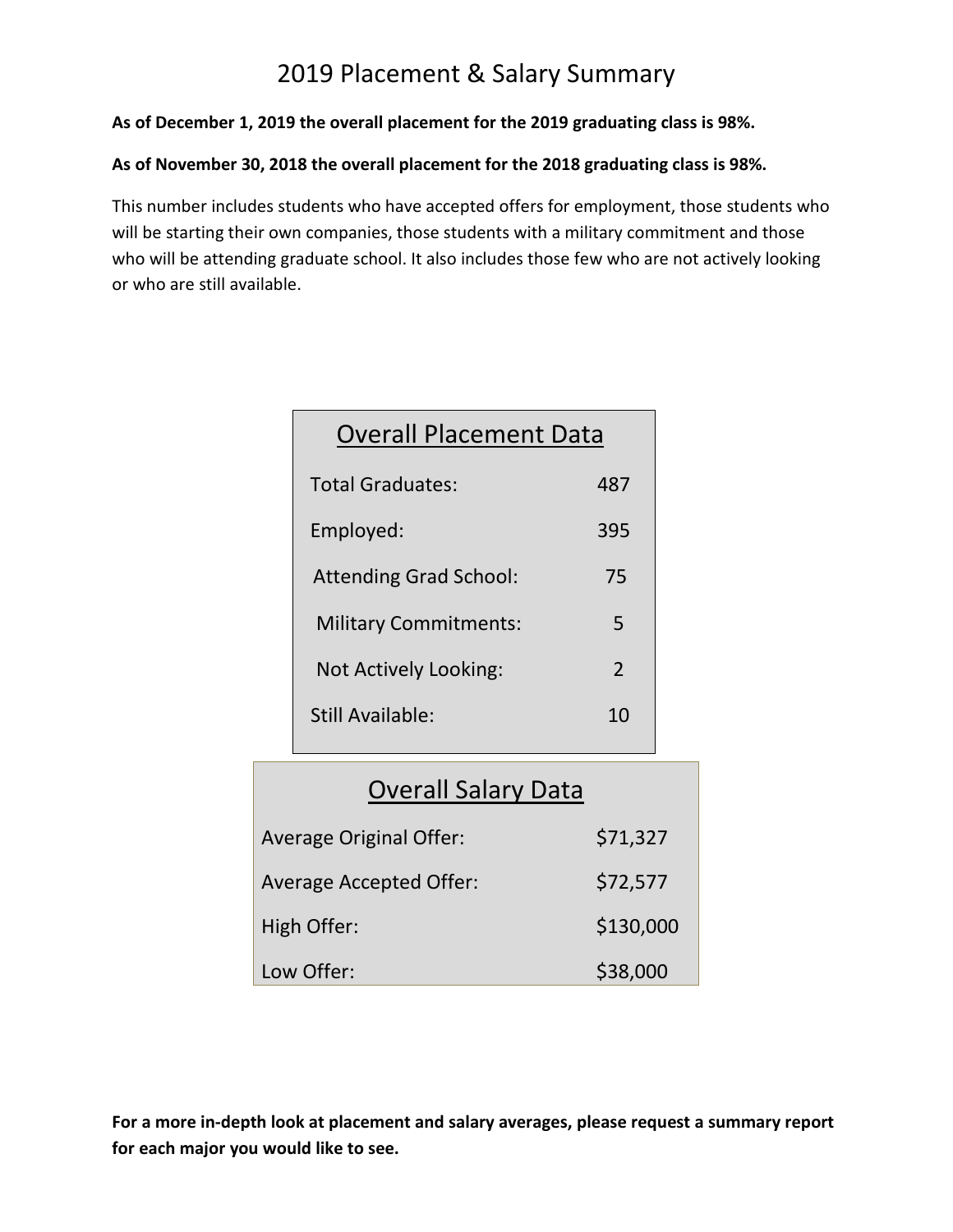# Placement & Salary Overview for Biology

## **As of October 7, 2019 the placement for Biology graduates is 100%.**

This number includes students who have accepted offers for employment, those students who will be starting their own companies, those students with a military commitment and those who will be attending graduate school. It also includes those few who are not actively looking and who are still available.

#### **Placement Summary:**

| <b>Total Graduates</b>           | 6 |
|----------------------------------|---|
| Employed                         | 1 |
| <b>Attending Graduate School</b> | 5 |
| <b>Military Commitments</b>      | ი |
| Not Actively Looking             | 0 |
| Still Available                  |   |

#### **Starting Salary Summary:**

No salary data reported

#### **Companies Employing:**

Marathon

#### **Graduate Schools Chosen:**

Cornell, Arizona State University, University of New Hampshire

# Class of 2019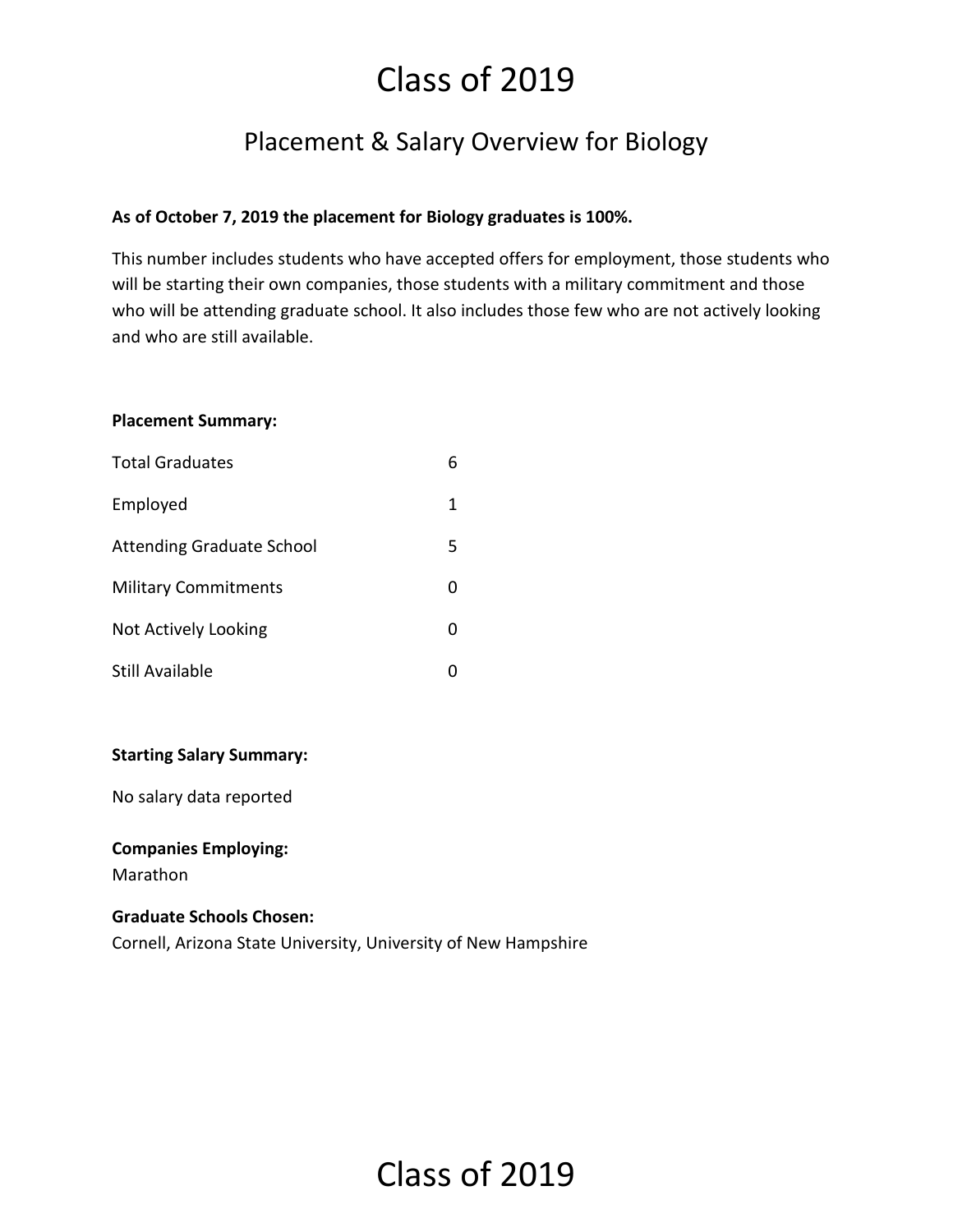# Placement & Salary Overview for Biomedical Engineering

## **As of Dec 1, 2019 the placement for Biomedical Engineering graduates is 100%.**

This number includes students who have accepted offers for employment, those students who will be starting their own companies, those students with a military commitment and those who will be attending graduate school. It also includes those few who are not actively looking as well those that are still available.

#### **Placement Summary:**

| <b>Total Graduates</b>           | 41 |
|----------------------------------|----|
| Employed                         | 31 |
| <b>Attending Graduate School</b> | 10 |
| <b>Military Commitments</b>      | n  |
| Not Actively Looking             | O  |
| Still Available                  |    |

## **Starting Salary Summary:**

| High Offer:             | \$71,016 |
|-------------------------|----------|
| Low Offer:              | \$55,000 |
| Average Offer:          | \$63,000 |
| Average Accepted Offer: | \$62,666 |

## **Companies Employing:**

Husco International, Giner Inc, Eli Lilly, Boston Scientific, Clarke Engineering Services, DEKA Research, Performance Validation, Epic Systems, Paragon Medical, ScribeAmerica, Sunstar, Zimmer Biomet, National Instruments, Siemens, Ortho Pros, Novasyte, Gauthier Biomedical, Cook Group, Hill-Rom, TriMedx

## **Graduate Schools Chosen:**

Purdue University, University of Illinois, UCLA, Rochester Institute of Technology, Cal Poly, Boston University, University of Kansas

# Class of 2019

# Placement & Salary Overview for Civil Engineering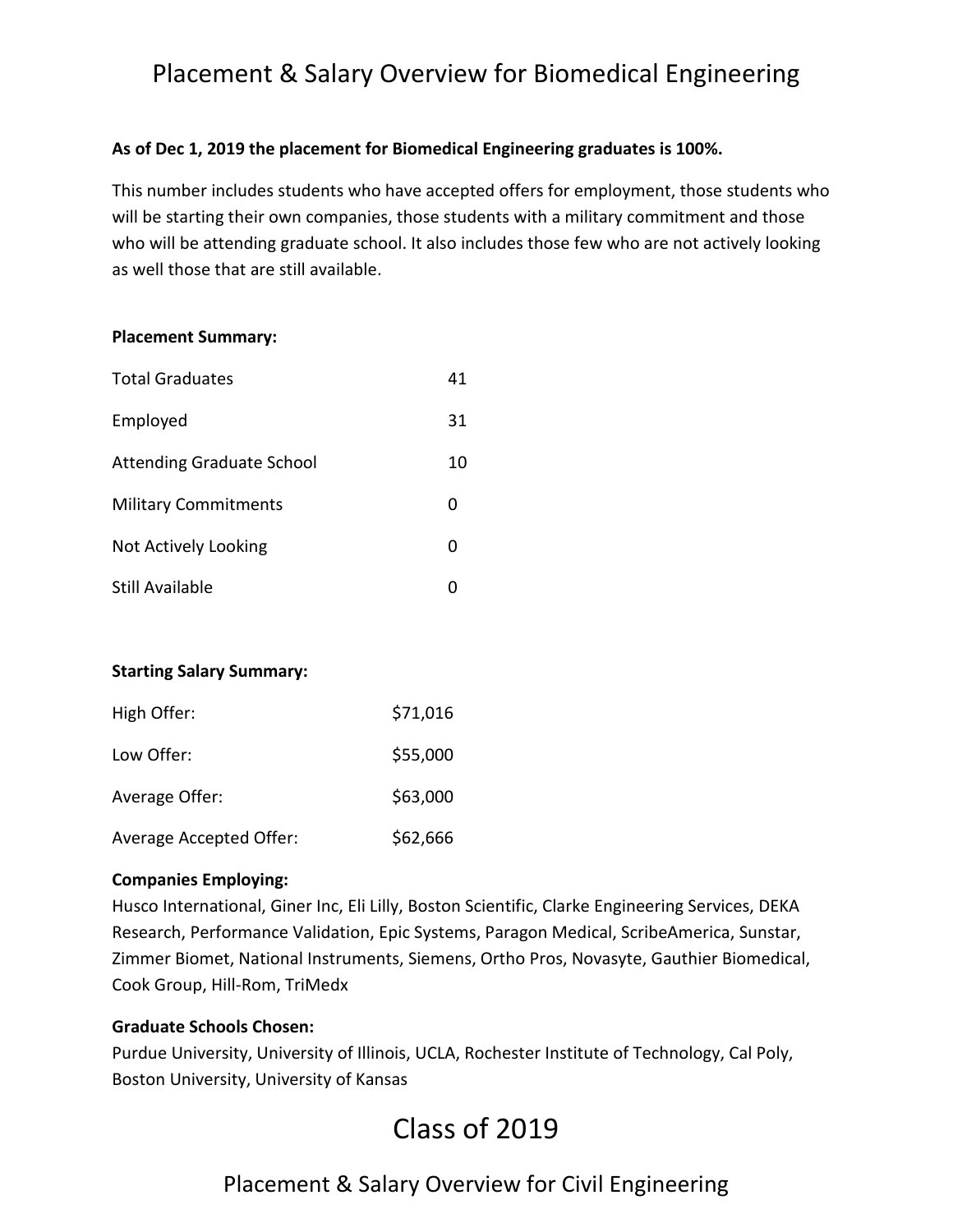## **As of October 7, 2019 the placement for Civil Engineering graduates is 100%.**

This number includes students who have accepted offers for employment, those students who will be starting their own companies, those students with a military commitment and those who will be attending graduate school. It also includes those few who are not actively looking as well those that are still available.

#### **Placement Summary:**

| <b>Total Graduates</b>           | 29 |
|----------------------------------|----|
| Employed                         | 26 |
| <b>Attending Graduate School</b> | 2  |
| <b>Military Commitments</b>      | 1  |
| Not Actively Looking             |    |
| Still Available                  |    |

## **Starting Salary Summary:**

| High Offer:             | \$68,000 |
|-------------------------|----------|
| Low Offer:              | \$56,160 |
| Average Offer:          | \$61,432 |
| Average Accepted Offer: | \$61,577 |

#### **Companies Employing:**

Beaty Construction, HWC Engineering, RQAW Corporation, American Structurepoint, United Consulting, Kimley-Horn, Messer Construction, Infrastructure and Energy Alternatives, Kiewit Corporation, Commonwealth Engineers, Clark Dietz, Baker Concrete Construction, Wessler Engineering, Crossroad Engineers, Art & Witzig

#### **Graduate Schools:**

Rose-Hulman

# Class of 2019

# Placement & Salary Overview for Chemical Engineering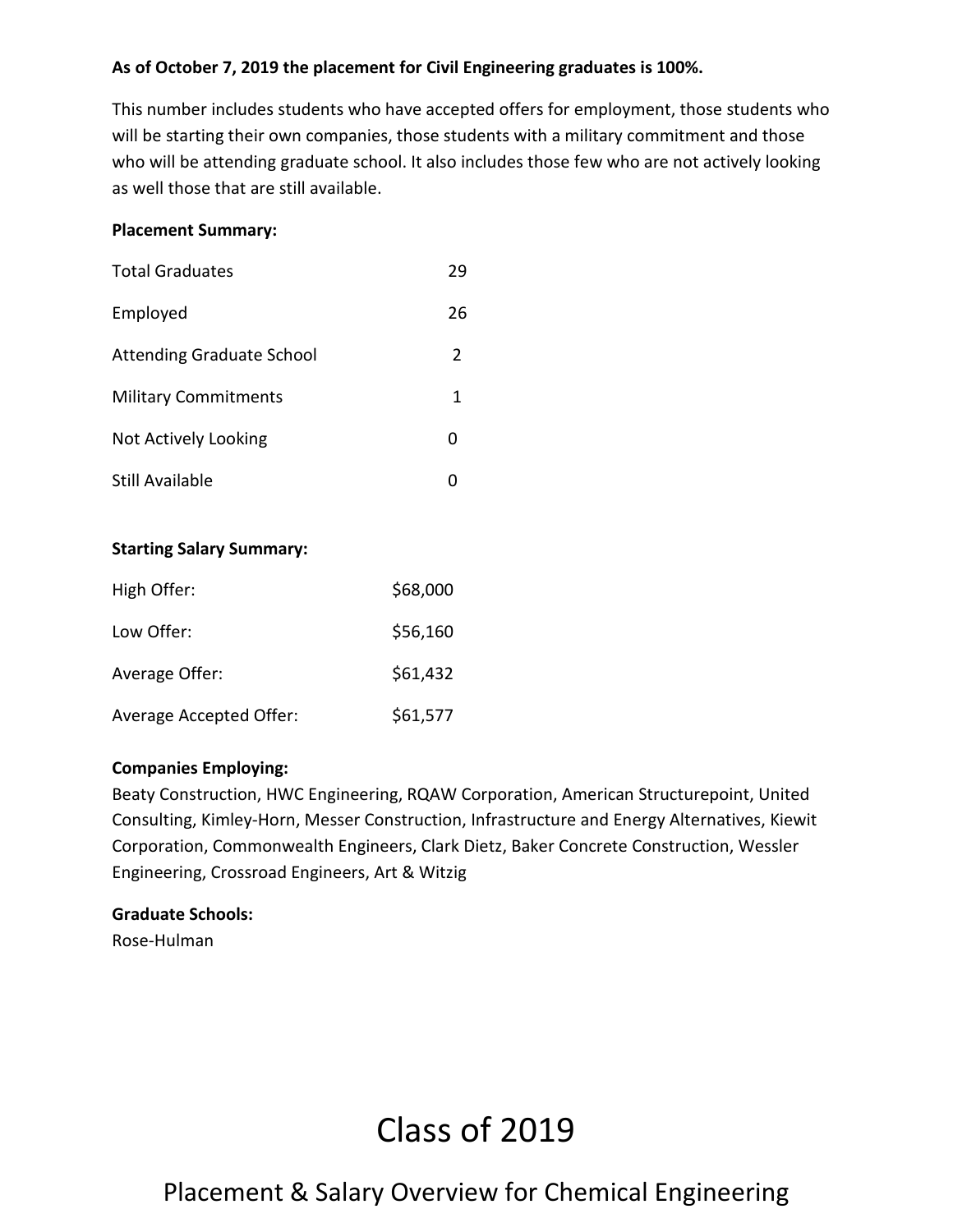## **As of December 1, 2019 the placement for Chemical Engineering graduates is 95%**

This number includes students who have accepted offers for employment, those students who will be starting their own companies, those students with a military commitment and those who will be attending graduate school. It also includes those few who are not actively looking as well those that are still available.

#### **Placement Summary:**

| <b>Total Graduates</b>           | 63 |
|----------------------------------|----|
| Employed                         | 47 |
| <b>Attending Graduate School</b> | 13 |
| <b>Military Commitments</b>      | 1  |
| Not Actively Looking             | O  |
| Still Available                  | 2  |

## **Starting Salary Summary:**

| High Offer:                    | \$101,000 |
|--------------------------------|-----------|
| Low Offer:                     | \$52,000  |
| Average Offer:                 | \$72,612  |
| <b>Average Accepted Offer:</b> | \$73,383  |

#### **Companies Employing:**

Tate & Lyle, Elanco, Honeywell UOP, Akorn, Trellaborg, Marathon, Pfizer, Archer Daniels Midland, ExxonMobil, Zurich, North American Lighting, International Paper, Eli Lilly, Wood PLC, Schrieber Foods, Delek US Holdings, Subaru of Indiana, Naval Surface Warfare Center, Cummins, Texas Instruments, US Steel, Shaw Industries, Coca-Cola Bottling Company

## **Graduate Schools Chosen:**

Colorado School of Mines, University of Illinois, Rose-Hulman, Rutgers, Texas A&M, Indiana University

# Class of 2019

# Placement & Salary Overview for Chemistry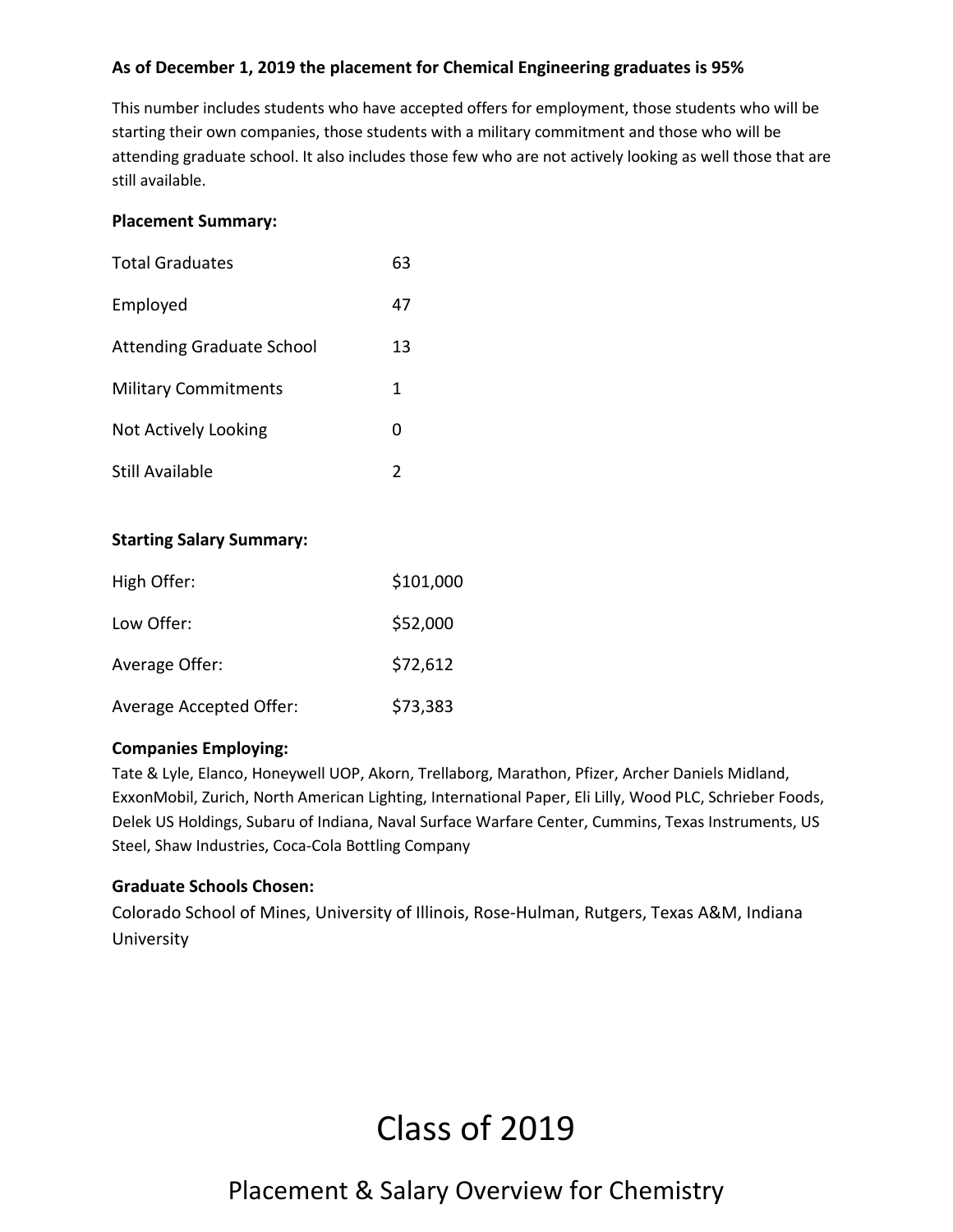## **As of October 7, 2019 the placement for Chemistry graduates is 100%.**

This number includes students who have accepted offers for employment, those students who will be starting their own companies, those students with a military commitment and those who will be attending graduate school. It also includes those few who are not actively looking as well those that are still available.

## **Placement Summary for Chemistry:**

| <b>Total Graduates</b>           |   |
|----------------------------------|---|
| Employed                         |   |
| <b>Attending Graduate School</b> | 1 |
| <b>Military Commitments</b>      |   |
| Not Actively Looking             |   |
| Still Available                  |   |

## **Starting Salary Summary:**

High Offer:

Low Offer:

Average Offer:

Average Accepted Offer:

**Companies Employing:**

## **Graduate Schools Chosen:** Lift Academy

# Class of 2019

# Placement & Salary Overview for Computer Engineering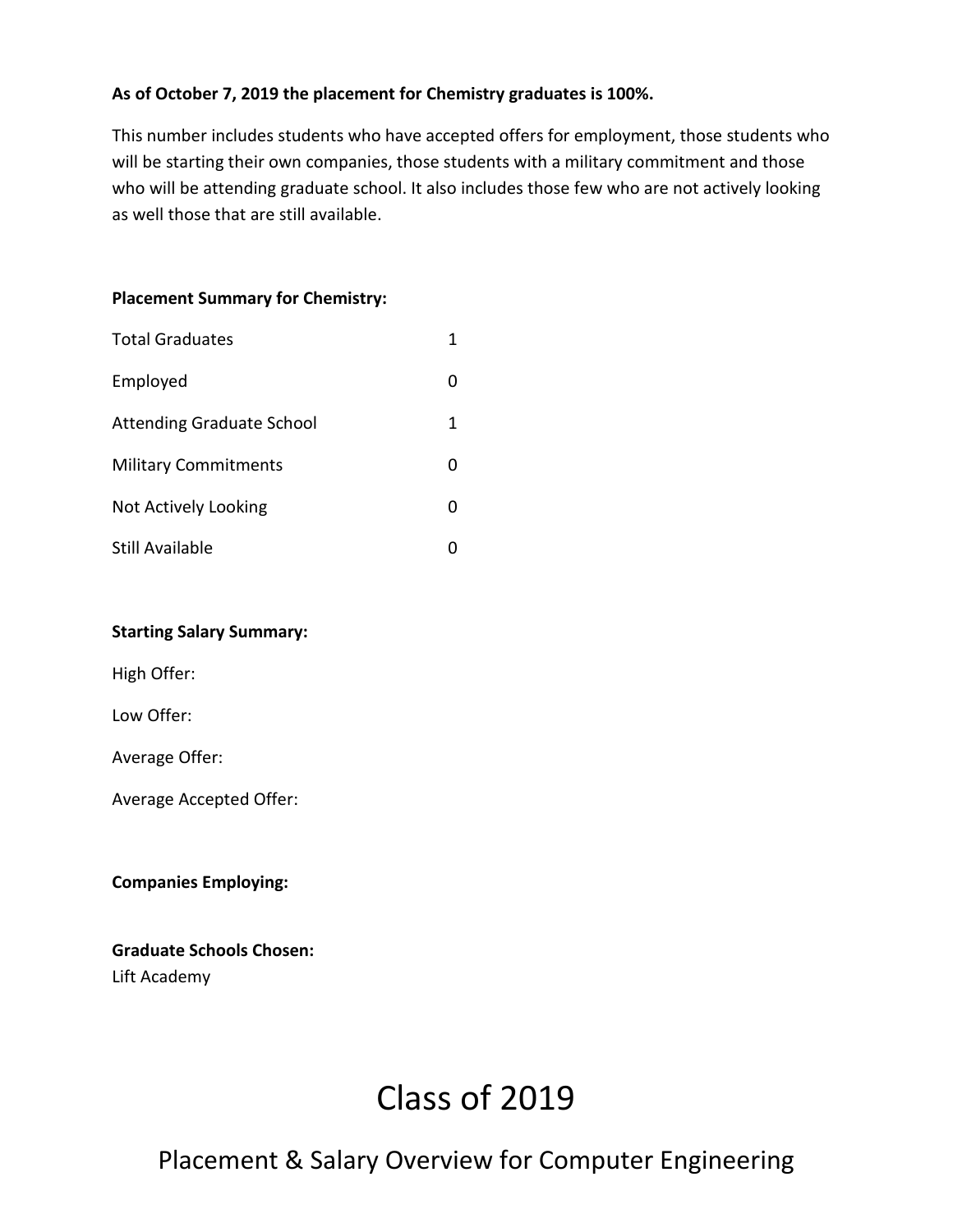## **As of December 1, 2019 the placement for Computer Engineering graduates is 97%.**

This number includes students who have accepted offers for employment, those students who will be starting their own companies, those students with a military commitment and those who will be attending graduate school. It also includes those few who are not actively looking as well those that are still available.

#### **Placement Summary:**

| <b>Total Graduates</b>           | 34 |
|----------------------------------|----|
| Employed                         | 27 |
| <b>Attending Graduate School</b> | 6  |
| <b>Military Commitments</b>      | O  |
| Not Actively Looking             |    |
| Still Available                  |    |

## **Starting Salary Summary:**

| High Offer:             | \$100,080 |
|-------------------------|-----------|
| Low Offer:              | \$60,000  |
| Average Offer:          | \$74,557  |
| Average Accepted Offer: | \$74,557  |

## **Companies Employing:**

Southwest Research Institute, Northrop Grumman, Indesign, MIT Lincoln Labs, Beckman Coulter, ICR, Infosys, Milwaukee Tool, Collins Aerospace, RT Logic, NVIDIA Corporation, BYTON North America, Honda, Caesar Software, Minnetronix, Scientific Games, Micron Technology

#### **Graduate Schools Chosen:**

Georgia Institute of Technology, Rose-Hulman, University of Texas, New York University, Carnegie Mellon, Northwestern

# Class of 2019

# Placement & Salary Overview for Computer Science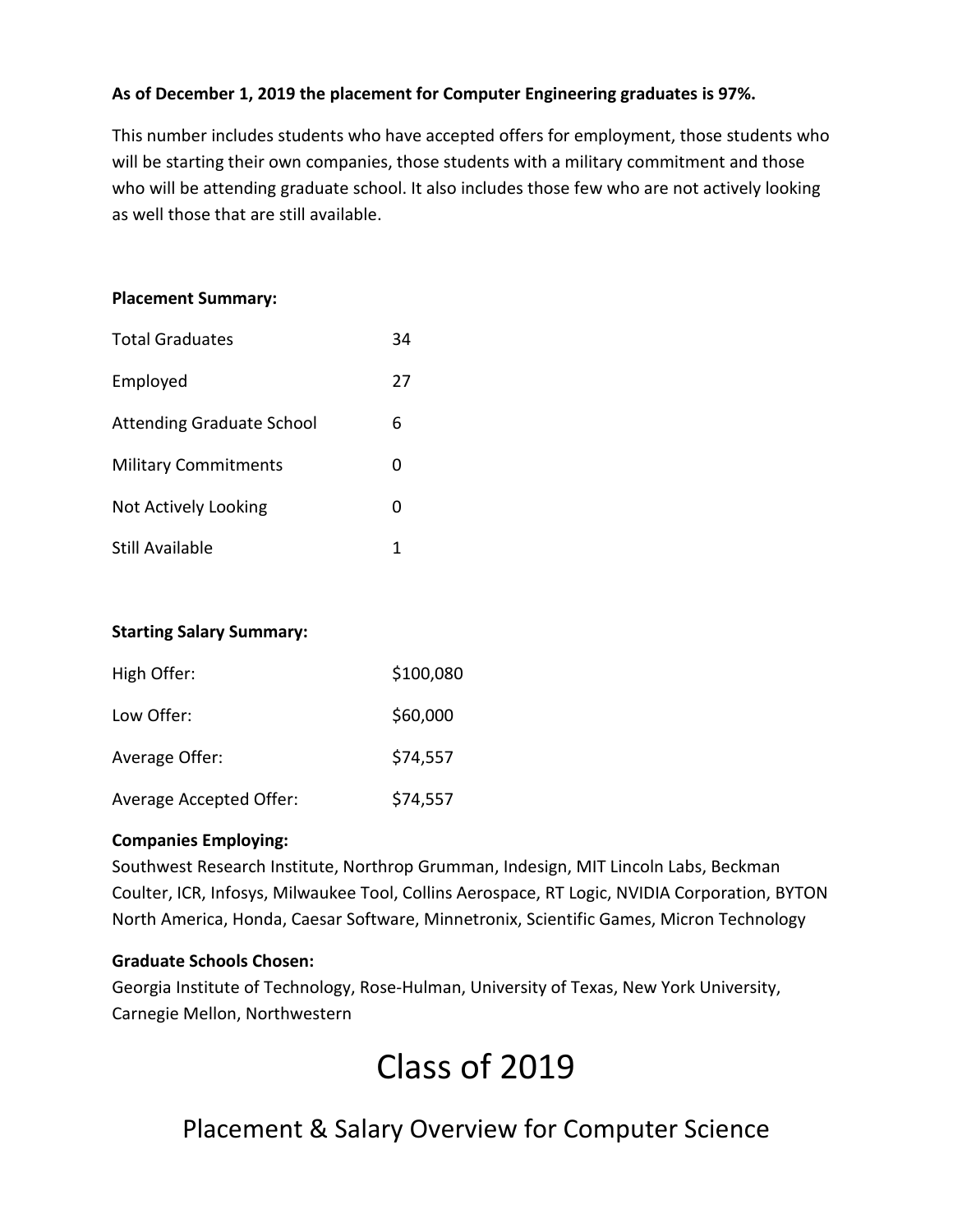## **As of December 1, 2019 the placement for Computer Science graduates is 95%**

This number includes students who have accepted offers for employment, those students who will be starting their own companies, those students with a military commitment and those who will be attending graduate school. It also includes those few who are not actively looking as well those that are still available.

#### **Placement Summary:**

| <b>Total Graduates</b>           | 66             |
|----------------------------------|----------------|
| Employed                         | 60             |
| <b>Attending Graduate School</b> | $\overline{2}$ |
| <b>Military Commitments</b>      | 0              |
| Not Actively Looking             | 3              |
| <b>Still Available</b>           | 3              |
| <b>Starting Salary Summary:</b>  |                |
| High Offer:                      | \$130,000      |

| .                              |          |
|--------------------------------|----------|
| Low Offer:                     | \$60,000 |
| Average Offer:                 | \$90,626 |
| <b>Average Accepted Offer:</b> | \$90,925 |

## **Companies Employing:**

Eli Lilly, Proofpoint, Sallie Mae, Collins Aerospace, Edgile, BitLoft, Shure, Microsoft, Betterment, SalesForce, Caesar Creek Software, Allegient, Epic Systems, Naval Surface Warfare Center, Doxpop, Shift Software, NEARR

## **Graduate Schools Chosen:**

Georgia Institute of Technology, University of Southern California

# Class of 2019

# Placement & Salary Overview for Electrical Engineering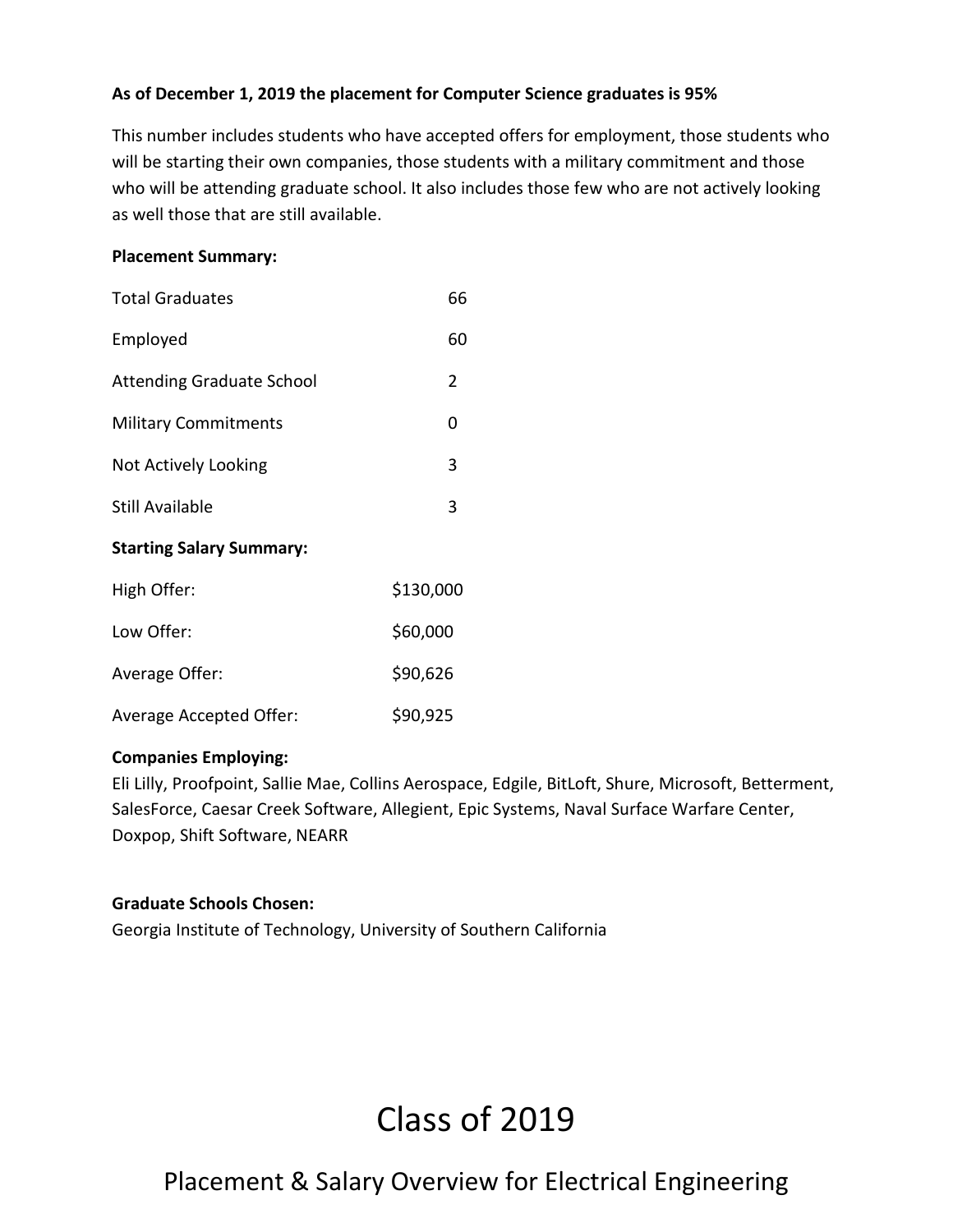## **As of December 1, 2019 the placement for Electrical Engineering graduates is 95%.**

This number includes students who have accepted offers for employment, those students who will be starting their own companies, those students with a military commitment and those who will be attending graduate school. It also includes those few who are not actively looking as well those that are still available.

#### **Placement Summary:**

| <b>Total Graduates</b>           | 41 |
|----------------------------------|----|
| Employed                         | 30 |
| <b>Attending Graduate School</b> | 8  |
| <b>Military Commitments</b>      | O  |
| Not Actively Looking             | 1  |
| Still Available                  |    |

#### **Starting Salary Summary:**

| High Offer:             | \$88,201 |
|-------------------------|----------|
| Low Offer:              | \$65,000 |
| Average Offer:          | \$73,608 |
| Average Accepted Offer: | \$73,303 |

#### **Companies Employing:**

Milwaukee Tool, Caterpillar, Collins Aerospace, Kiewit, Whirlpool, Garmin International, Marathon, Department of Defense, Self-Employed, Duke Energy, Lockheed Martin, Honeywell FM&T, Black & Veatch, Allison Transmission, Control-Tec, Boeing, Northrop Grumman, Valdes Engineering, Acuity Brands Lighting, PriMetals, Texas Instruments, Naval Surface Warfare Center, North American Lighting, Schneider Electric, Williams International, Go Electric, Rincon Research, Te Connectivity, MIT Lincoln Labs, GE Appliances, Raytheon, MacAulay Brown, Booz Allen Hamilton, Allegion, AK Steel, NAVAIR, Mainstream Engineering, Los Alamos National Labs,

## **Graduate Schools Chosen:**

Duke, Rose-Hulman, UCLA, Johns Hopkins, Georgia Tech, UC San Diego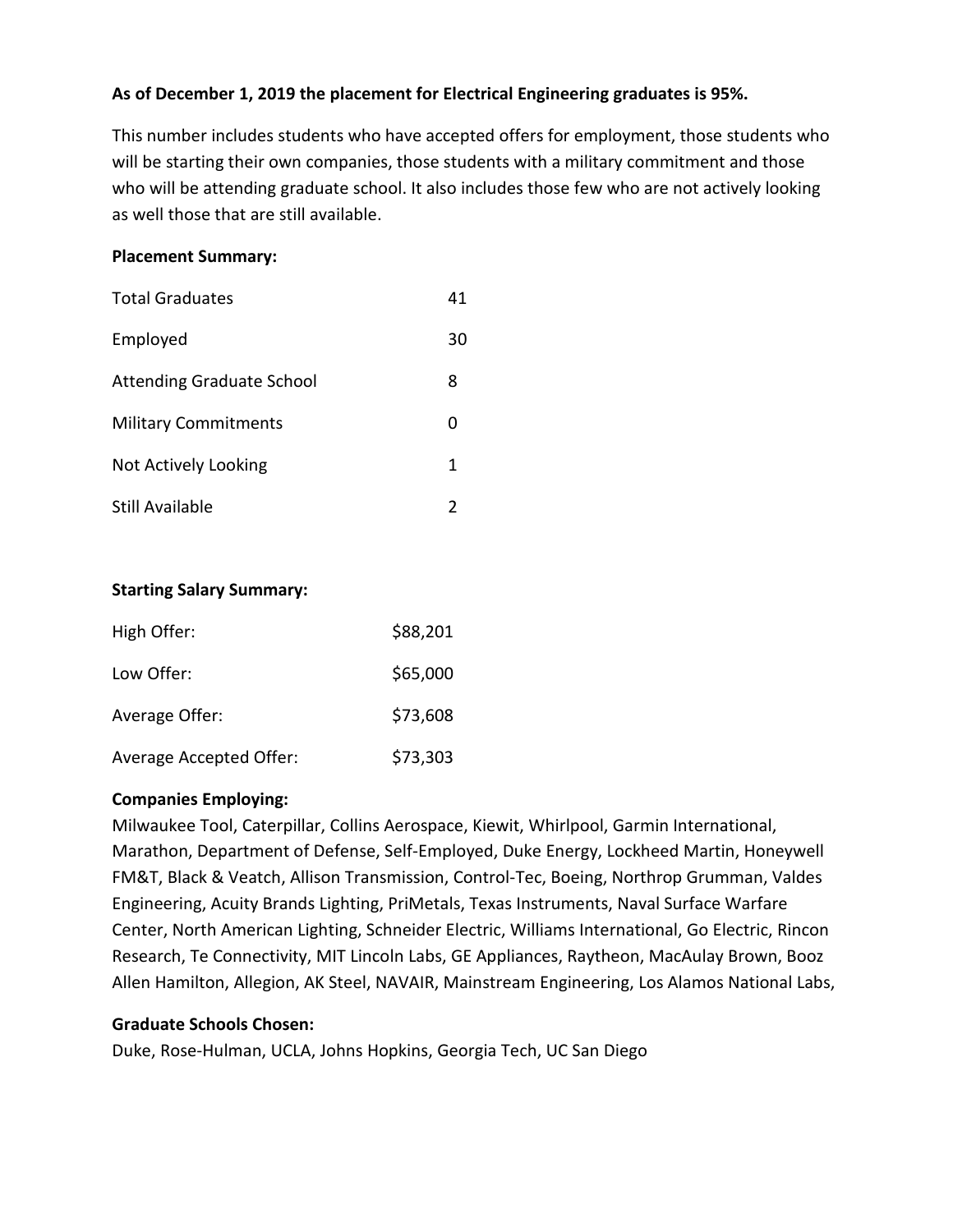# Placement & Salary Overview for Mathematics

## **As of December 1, 2019 the placement for Mathematics graduates is 100%.**

This number includes students who have accepted offers for employment, those students who will be starting their own companies, those students with a military commitment and those who will be attending graduate school. It also includes those few who are not actively looking as well those that are still available.

#### **Placement Summary:**

| <b>Total Graduates</b>           | 15 |
|----------------------------------|----|
| Employed                         | 7  |
| <b>Attending Graduate School</b> | 6  |
| <b>Military Commitments</b>      | n  |
| Not Actively Looking             | 2  |
| Still Available                  |    |

## **Starting Salary Summary:**

| High Offer:             | \$80,000 |
|-------------------------|----------|
| Low Offer:              | \$57,000 |
| Average Offer:          | \$64,510 |
| Average Accepted Offer: | \$61,929 |

#### **Companies Employing:**

Infosys Limited, Naval Surface Warfare Center, Fast Enterprises, Booz Allen Hamilton, Epic Systems, Zimmer Biomet, Eli Lilly, OneVizion

## **Graduate Schools Chosen:**

North Carolina State University, Rice University, Indiana University, Ball State, University of Minnesota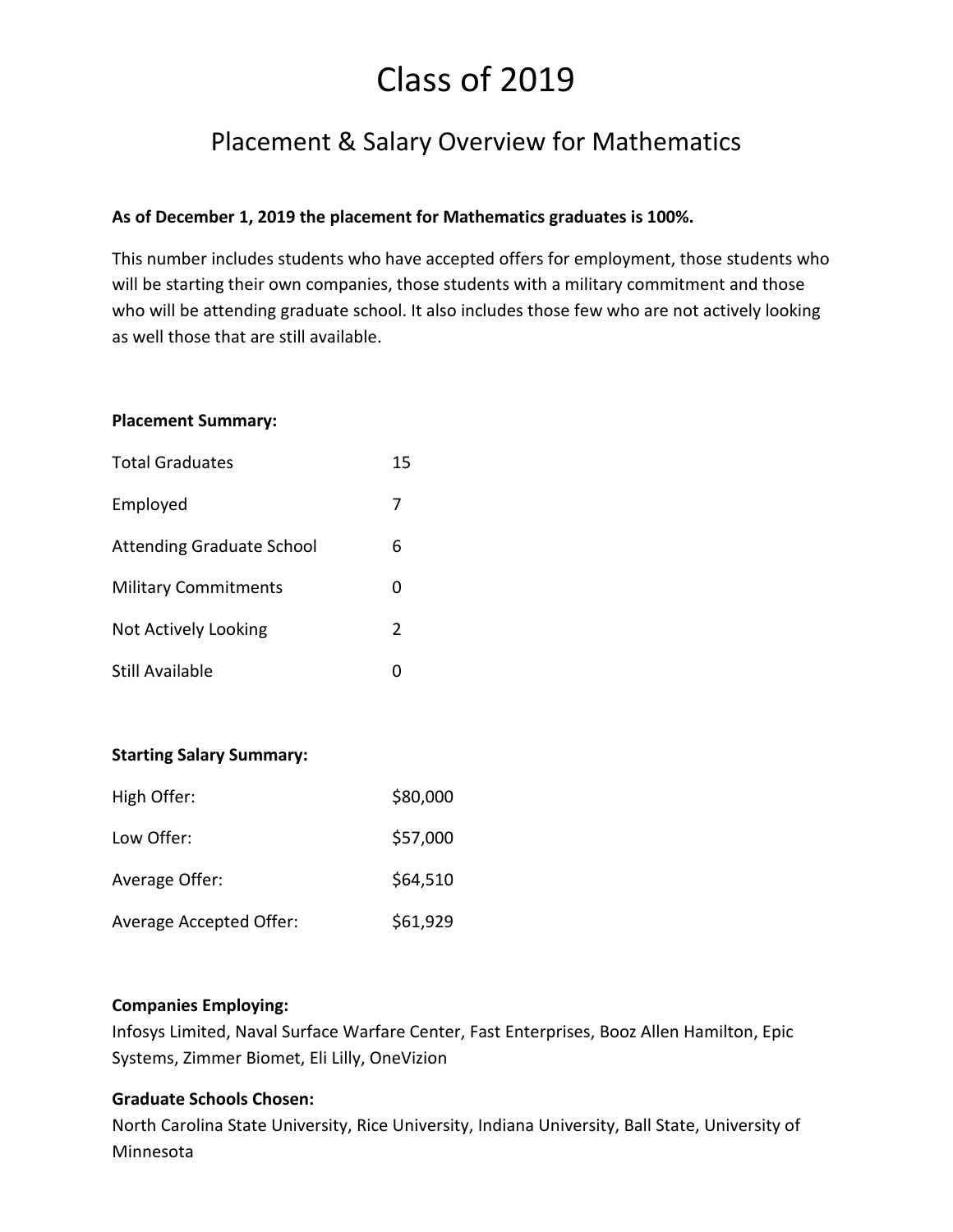# Placement & Salary Overview for Mechanical Engineering

#### **As of December 1, 2019 the placement for Mechanical Engineering graduates is 99%.**

This number includes students who have accepted offers for employment, those students who will be starting their own companies, those students with a military commitment and those who will be attending graduate school. It also includes those few who are not actively looking as well those that are still available.

#### **Placement Summary:**

| <b>Total Graduates</b>           | 157 |
|----------------------------------|-----|
| Employed                         | 136 |
| <b>Attending Graduate School</b> | 16  |
| <b>Military Commitments</b>      | 3   |
| Not Actively Looking             | ი   |
| Still Available                  | 2   |

#### **Starting Salary Summary:**

| High Offer:             | \$105,000 |
|-------------------------|-----------|
| Low Offer:              | \$38,000  |
| Average Offer:          | \$66,705  |
| Average Accepted Offer: | \$68,273  |

#### **Companies Employing:**

Flex-n-Gate, OLogic, Collins Aerospace, Abbott Laboratories, Chrysler, Textron Group, Harris, Bastian Solutions, Naval Surface Warfare Center, Apache, WH Trading, GE Appliances, ExxonMobil, Rolls-Royce, Kimball Electronics, Tank Industry Consultants, Johnson Controls, Honeywell, Lockheed Martin, Milwaukee Tool, Green Automated Solutions, Allison Transmission, Honda of America Manufacturing, Aptiv, Whirlpool, Altec Industries, Toyota Motor Manufacturing, Champion Laboratories, Whalen, Millipore Sigma, Wynright, Cummins, Boston Scientific, Wabash Castings, DEKA Research, Halliburton, Therma-Tron-X, Raytheon, Aerojet Rocketdyne, Sazerac, Wells Gardner, Deloitte, Marathon, Boeing, National Instruments, Exelon Corporation, FM Global, RWS Controls, Mainstream Engineering, Performance Validation, Texas Instruments, Subaru of America, BWX Technologies, John Crane, Fives Machining Systems, Michael, Best & Fredrich, Carrier Corporation, North American Lighting, Means Industries, Cook Group, National Instruments, Sheffer Corporation, ArcelorMittal, AK Steel, Baxter Healthcare Pharmaceuticals, Aero Metals, Solar Turbines, American Electric Power, UPS, Grain Processing Corp., DEM Manufacturing, Dwyer Instruments, Endress & Hauser, Aisin USA, JR Automation, Goodyear Tire & Rubber, Mussett Nicholas & Associates, NTN Driveshaft, Graco, Magnet-Schultz America, Akorn Pharmaceuticals, Precision Aerospace, Means Industries, Shure, Hill-Rom, HUSCO Int'l, Dynametal Technologies, Southwest Research Institute, National Aerospace Solutions, Epic Systems, Department of Defense, International Paper, Boeing, Steel Dynamics, Hermes Innovations, Keyence, Fulfill Solutions, ProMach, Praxair Surface Technologies, SpaceX, Sargent Aerospace & Defense, Tesla Motors, Micropulse, Green Automated Solutions, Trelleborg Sealing Solutions, BAE Systems, Kimball Electronics, Booz Allen Hamilton

#### **Graduate Schools Chosen:**

Carnegie Mellon, Worcester Polytechnic, UC Berkley, Stevens Institute of Technology, Clemson, University of Utah, Rose-Hulman, UCLA, IUPUI, USC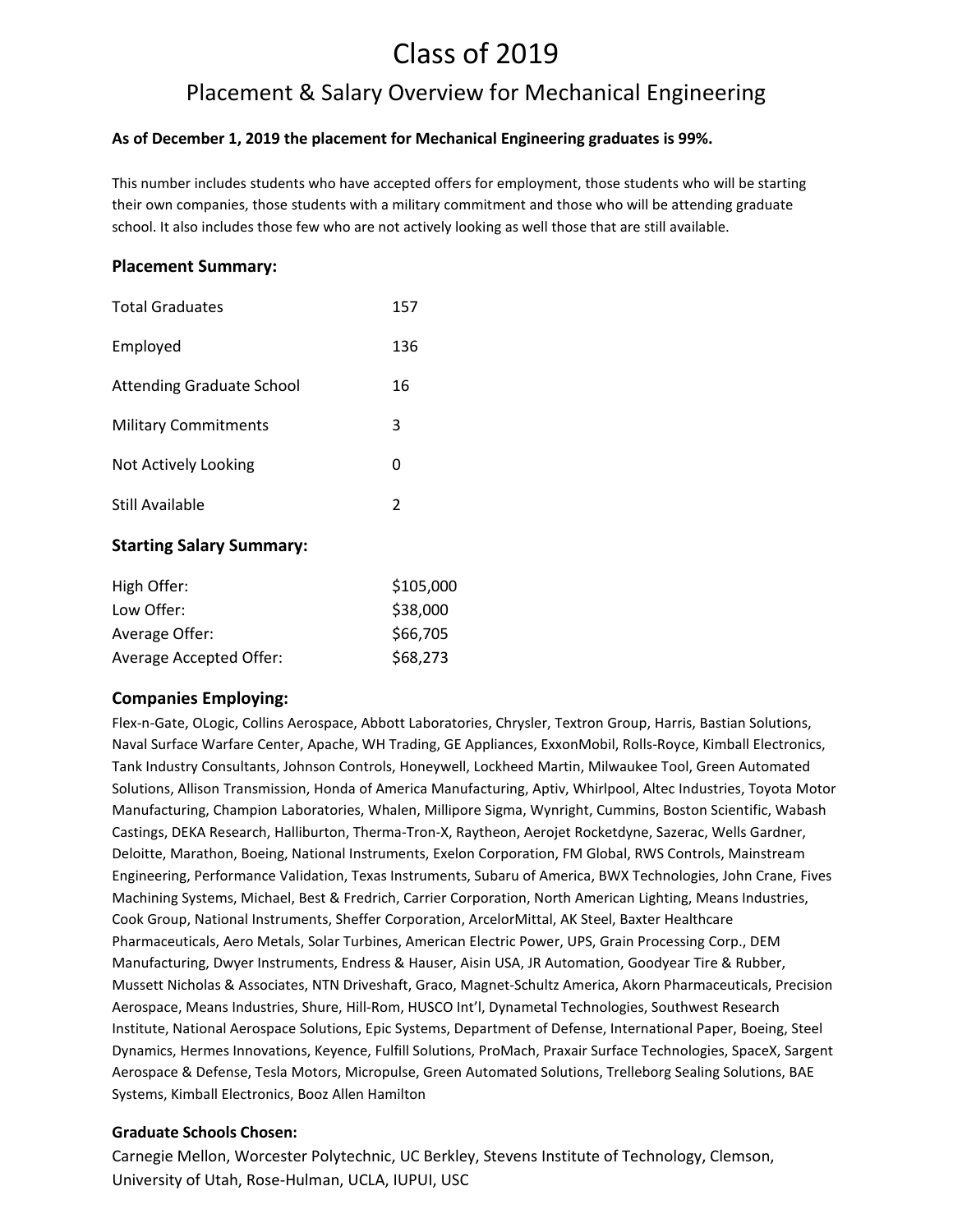# Placement & Salary Overview for Optical Engineering

## **As of October 7, 2019 the placement for Optical Engineering graduates is 100%.**

This number includes students who have accepted offers for employment, those students who will be starting their own companies, those students with a military commitment and those who will be attending graduate school. It also includes those few who are not actively looking as well those that are still available.

#### **Placement Summary:**

| <b>Total Graduates</b>           |   |
|----------------------------------|---|
| Employed                         | 3 |
| <b>Attending Graduate School</b> |   |
| <b>Military Commitments</b>      |   |
| Not Actively Looking             |   |
| Still Available                  |   |

## **Starting Salary:**

| High Offer:                    | \$85,000 |
|--------------------------------|----------|
| Low Offer:                     | \$60,000 |
| Average Offer:                 | \$73,167 |
| <b>Average Accepted Offer:</b> | \$81,667 |

#### **Companies Employing:**

L-3 Communications, Flex-n-Gate

#### **Graduate Schools Chosen:**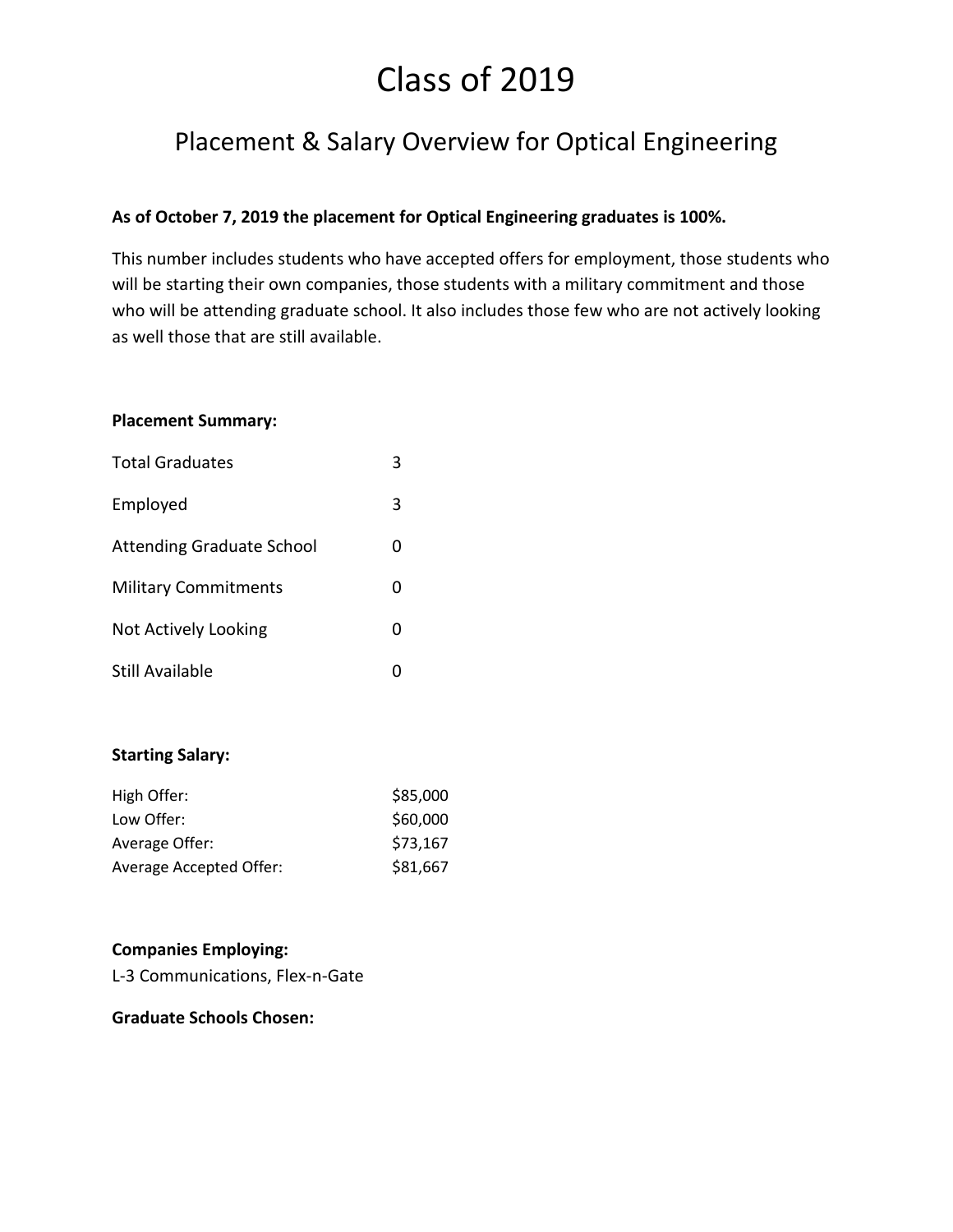# Placement & Salary Overview for Physics & Engineering Physics

## **As of October 7, 2019 the placement for Physics & Engineering Physics graduates is 100%.**

This number includes students who have accepted offers for employment, those students who will be starting their own companies, those students with a military commitment and those who will be attending graduate school. It also includes those few who are not actively looking as well those that are still available.

#### **Placement Summary:**

| <b>Total Graduates</b>           | 8 |
|----------------------------------|---|
| Employed                         | 4 |
| <b>Attending Graduate School</b> | 4 |
| <b>Military Commitments</b>      | 0 |
| Not Actively Looking             | 0 |
| <b>Still Available</b>           |   |

| <b>Starting Salary Summary:</b> | Only one salary reported |
|---------------------------------|--------------------------|

\$59,000

#### **Companies Employing:**

Naval Surface Warfare Center, Los Alamos National Labs, Northrop Grumman

#### **Graduate Schools Chosen:**

University of Arizona, Case Western Reserve, Miami University, Columbia University,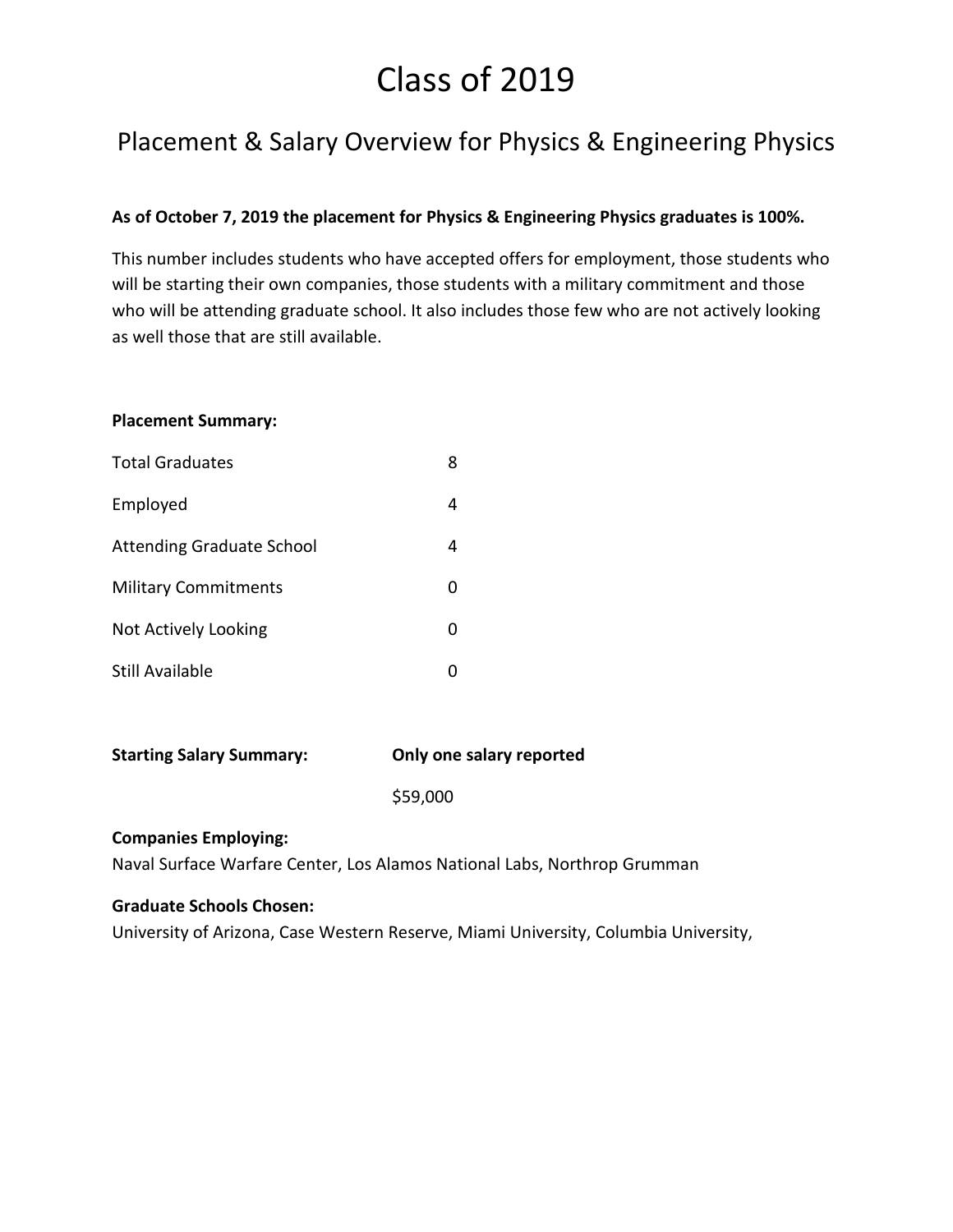# Placement & Salary Overview for Software Engineering

## **As of October 7, 2019 the placement for Software Engineering graduates is 100%**

This number includes students who have accepted offers for employment, those students who will be starting their own companies, those students with a military commitment and those who will be attending graduate school. It also includes those few who are not actively looking as well those that are still available.

#### **Placement Summary:**

| <b>Total Graduates</b>           | 17 |
|----------------------------------|----|
| Employed                         | 15 |
| <b>Attending Graduate School</b> | O  |
| <b>Military Commitments</b>      | O  |
| Not Actively Looking             | 1  |
| Still Available                  |    |

## **Starting Salary Summary:**

| High Offer:             | \$125,000 |
|-------------------------|-----------|
| Low Offer:              | \$65,000  |
| Average Offer:          | \$91,750  |
| Average Accepted Offer: | \$88,056  |

#### **Companies Employing:**

Northern Trust Company, Blackboard, Edgile, Axxess, Verizon, Groupon, Amazon, Brick Simple, Allegient, Epic Systems, Flatiron Health, Flexware Innovation,

#### **Graduate Schools Accepted:**